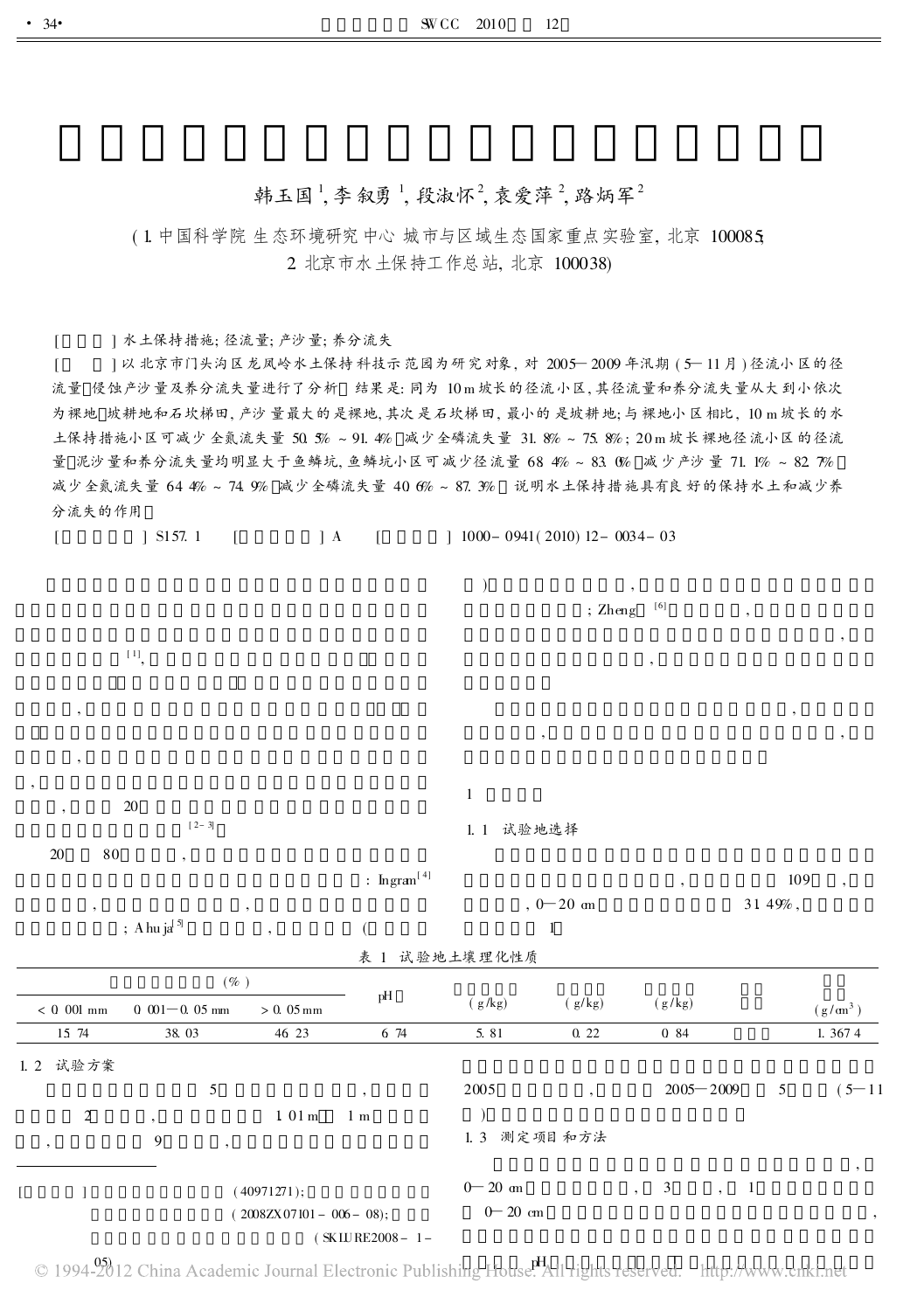

表 2 试验小区基本情况

,

| (m) | (m) | $\sim$ |
|-----|-----|--------|
| 20  | 5   | 15     |
| 20  | 5   | 15     |
| 10  | 5   | 15     |
| 10  | 5   | 15     |
| 10  | 5   | 15     |

:

1. 4 数据处理

SPSS15.0 Excel 2007

$$
2^{-}
$$

2. 1 径流量分析

 $2005 - 2009$  5





2. 2 产沙量分析



 $85.5% \sim 93.4%$ , 20 m 71  $1\% \sim 82.7\%$ 

,



,  $\overline{\phantom{a}}$ 

; ,

2. 3 养分流失分析



3

 $(1)$   $2005 - 2009$ <br>beliably  $(1)$   $2005 - 2009$ 

,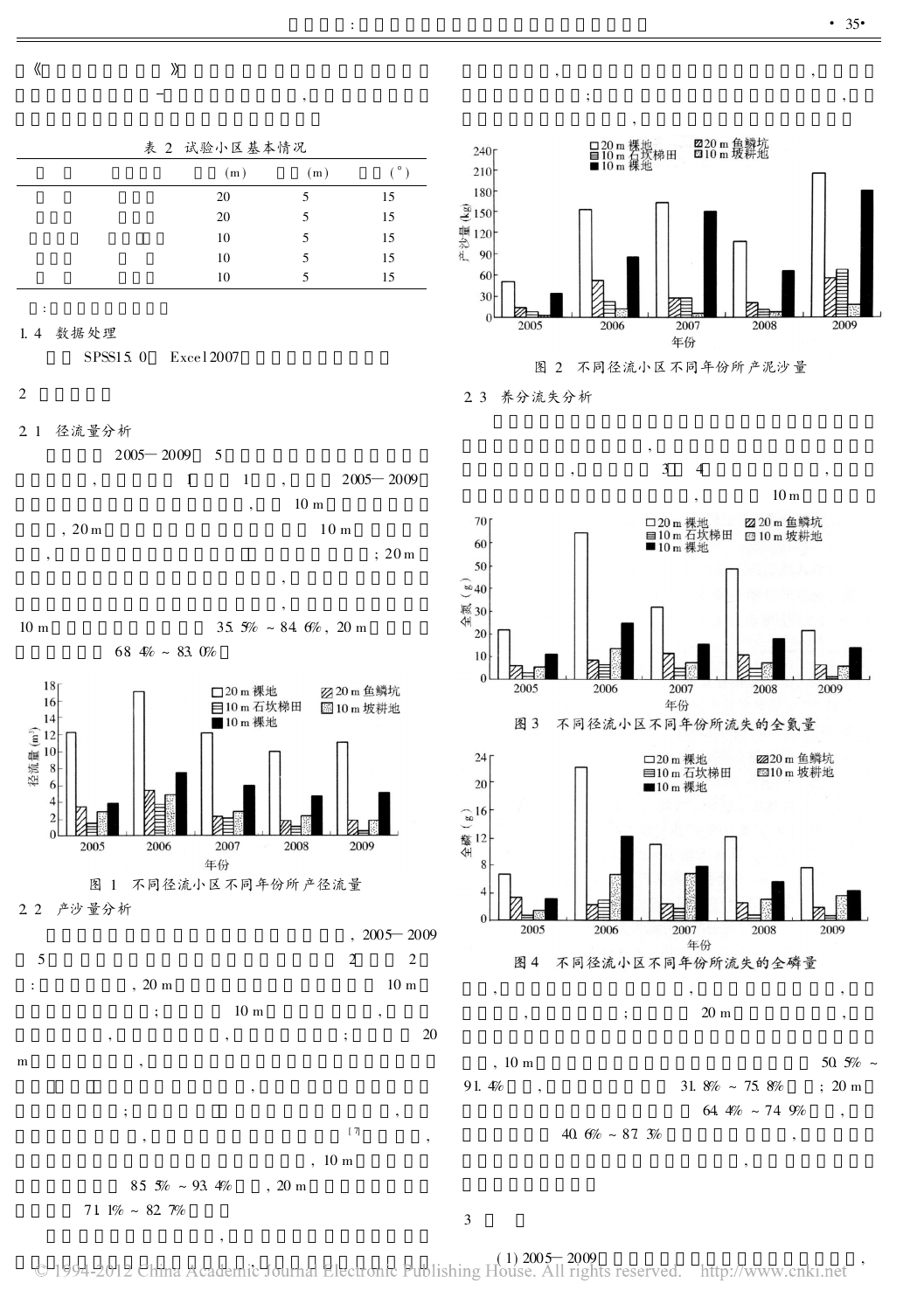#### 李贵玉, 胡慧方, 廖建文, 马 永

(中水珠江规划勘测设计有限公司, 广东 广州 510610)

[ ] 不同地类; 土壤入渗; 原状土壤; 扰动土壤; 黄土丘陵区

[ ] 采用 PVC管在梯田 果园和坝地 3种地类取原状土样, 土样分表土层 心土层及整体 3个层次 将土样带回实 验室内采用无压力的供水入渗装置测定土壤的入渗性能 对每个土样的入渗性能进行连续跟踪观测, 以土柱底部的稳 定出水率为该土层深度的稳渗率 研究结果表明: 不同地类土壤的入渗性能存在很大差异, 同一地类不同深度土层的入 渗性能差异也很显著; 原状土的入渗能力要好于扰动土, 表层土的入渗结构及入渗能力好于心土层; 用原状土进行入渗 试验能够更真实地表征土壤的入渗性能, 将入渗速率引入测定深度概念, 能更精确地表述土壤在垂直尺度上的空间变化 和影响因子, 对更科学准确地研究土壤入渗 完善土壤入渗理论具有重要的指导价值

[ ] S157. 3 [ ] A [ ] 1000- 0941( 2010) 12- 0036- 05

10 m , 20 m , , 10 m 35.  $5\% \sim 84.6\%$ , 20 m 68  $4% \sim 83.0%$  $(2) 20 m$  10 m  $10<sub>m</sub>$ , ; 20 m , 10 m 85.  $5\% \sim 93.4\%$ ,  $20 \text{ m}$  71  $\frac{10}{6} \approx 82.7\%$  $(3)$ ,  $10 \text{ m}$ , , , ; , 10 m 50.  $\frac{50}{10}$  ~ 91. 4% 31.  $8\% \sim 75.8\%$  20 m  $\; ; \; \; \; \; \; \; , \; \; \; \; \; \; \; \; ,$  $64.4\% \sim 74.9\%$  ,  $40.6\% \sim 87.$ 3%  $[$   $]$ [ 1] Novotny V, O lem H. W ater quality: Prevention, Identification andM anagem ent of D iffuse Po llution [ M ]. New York: Van Nostrand Reinhold Com pany, 1993.  $[2]$ [Glo]/\_2012 China Academic Journal Electronic Publishing House, All righ袁低编辑d, 赵齐祉 :  $($  ). : , 2004: 336- 353.  $\lceil 3 \rceil$  $\boxed{J}.$  , 2003, 1(1): 16 – 20 [4] Ingram J J, W oo h is er R M. Chem ical transfer in to overland flow [C] //In Proceed ings of ASCE Symposium on W atenshed M anagem ent. New York: Am erican Society of C ivil Engineers, 1980: 40- 53. [5] Ahuja L R. M odeling so luble chem ical transfer to runoff w ith ra infall impact as a d iffusion process[J]. So il Science Society of Am erica Journal, 1990, 54: 312-321. [ 6] Zheng F L, H uang C, N orton L D. Effects of near-surface hydraulic gradients on nitrate and phosphorus losses in surface runo ff [ J]. Journal of Environm ental Quality,  $2004$  33: 2 174- 2 182. [ 7] , , . [ J] . , 2008, 45( 5): 802- 809.  $[$   $]$   $(1979-)$ , ,  $(1965- )$ , , , , ,  $[$   $]$  2010- 05- 15 ,  $-$  ,  $-$ [ 1] , , [ 1] ,